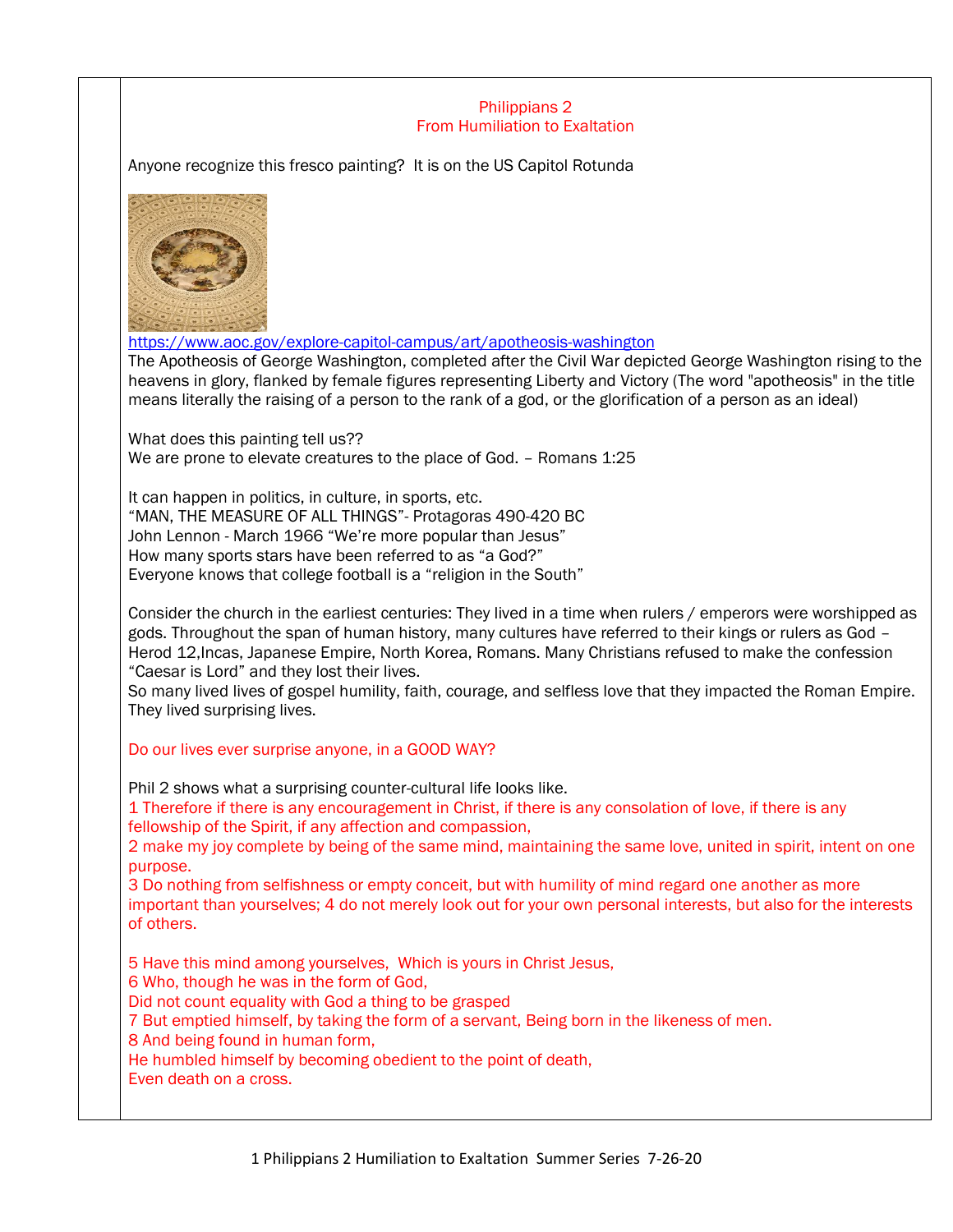9 Therefore God exalted him to the highest place And gave him the name that is above every name, 10 So at the name of Jesus every knee shall bow, In heaven and on earth and under the earth

11 And every tongue acknowledge that Jesus Christ is Lord, To the glory of God the Father.

Verses 1-4 – Call to unity, Basis for Unity, the Look of Unity rooted in Humility.

Paul caps it off with an appeal to THE MODEL OF Christ V. 5-11 HUMILITY IS SOMEONE WE MEET BEFORE IT IS SOMETHING WE EXPERIENCE.

If we bow the knee to Christ to the praise and GLORY OF God, then we should also live to the glory of God. v. 11

Dwight Edwards – " to glorify God means to be supremely satisfied in Him over all competitors. It means living a life that flaunts His excellencies before a watching world. And it means that our lives will pack an element of supernatural surprise. God can't be glorified in lives that fail to go beyond what religious flesh can pull off on its own."

PAY ATTENTION TO THE FOCUS OF THIS PASSAGE: It is NOT so much a treatise on the nature of the God-Man as it is an exhortation to gospel humility, with Jesus as the example. If you get wrapped around the axle of trying to decipher all the fine points of the two natures of Christ, then you'll miss the main point.

## Spiritual growth is seen in Christ-centered humility

v. 5

Have this mind among yourselves, Which is yours in Christ Jesus,

I have said many times that salvation means that we don't simply look to Jesus as an example to follow, but as a Savior to trust. If we could "do what Jesus did' then we wouldn't need a savior. I came to faith in college when I saw that I didn't need another example, I needed a Savior…

But that doesn't mean that Jesus ISN'T AN EXAMPLE, as we see in v. 4-5.

Jesus is the example of what authentic spiritual growth looks like – laying aside of rights to take the form of a bondservant by considering others as more important than ourselves.

Jesus did NOT do this in order to show off his spirituality or to one up anyone else. This mindset / attitude is WHO HE IS. It is a reflection of the very heart of Jesus.

There is one verse in the four gospels in which Jesus describes the posture of his heart. Matt 11:28 "Come to Me, all who are weary and heavy-laden, and I will give you rest. 29Take My yoke upon

you and learn from Me, for I am gentle and humble in heart, and YOU WILL FIND REST FOR YOUR SOULS. 30For My yoke is easy and My burden is light."

In the one place in the Bible where the Son of God pulls back the veil and lets us peer way down into the core of who he is, we are NOT told that he is "austere and demanding in heart." We are NOT told that he is "exalted and dignified in heart." We are NOT even told that he is "joyful and generous in heart." Letting Jesus set the terms, his surprising claim is that he is "gentle and lowly in heart." Dane Ortlund

If Jesus had a blog, the dropdown box under "About Me" would read – "Gentle and Humble in heart." (Dane Ortland)

That makes me very uncomfortable because I'm not like that.

Lest you think that Jesus loses his "humility crown" by saying that He is gentle and humble of heart, just remember who we're talking about….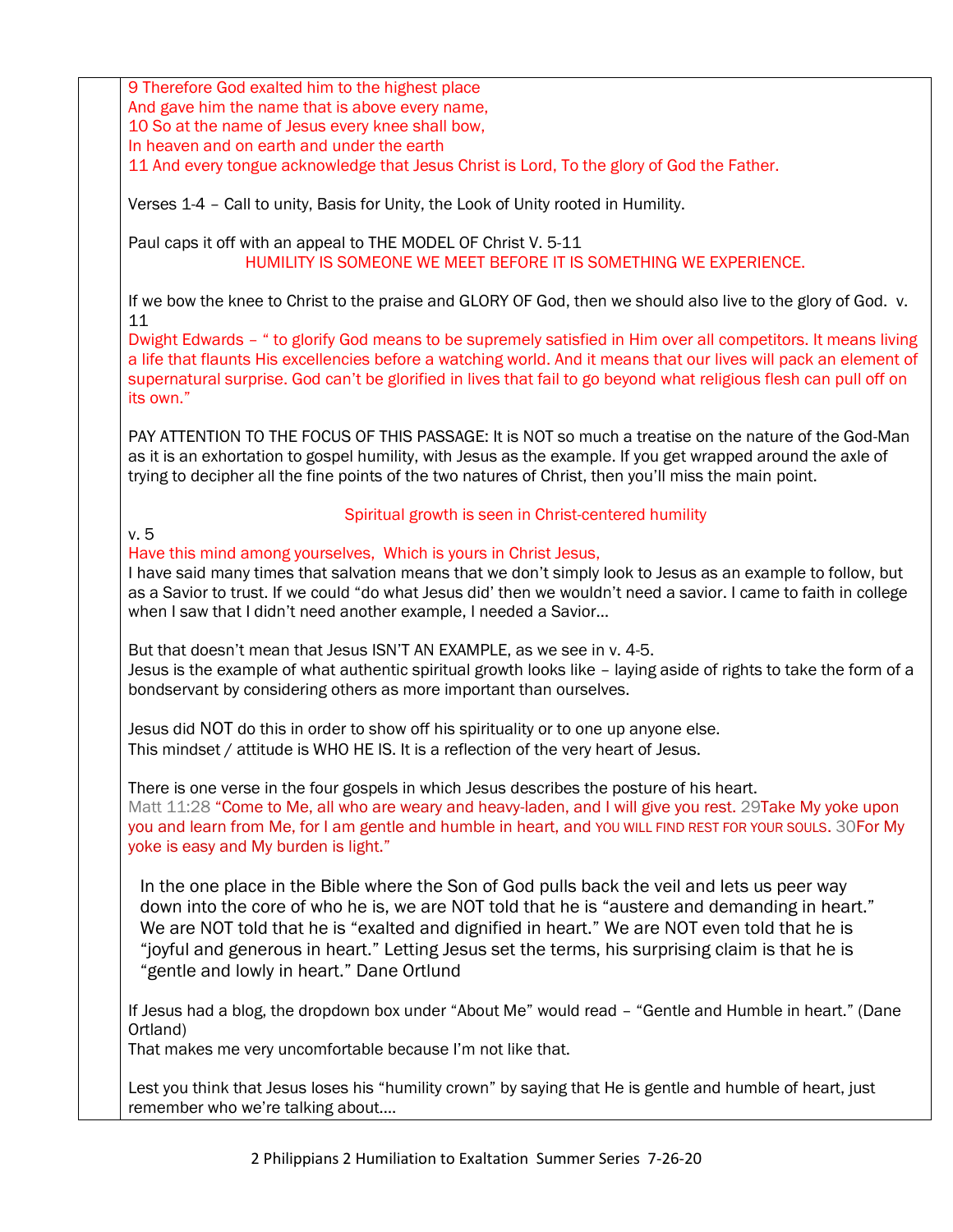6 Who, though he was in the form of God, did not count equality with God a thing to be grasped or (did not consider it robbery to be equal with God ) i.e. Jesus could have justly and fairly laid claim to His rights as God – it would not have been robbery – BUT HE DID NOT DO SO. No one could have accused Jesus of getting above his station in life by claiming equality with God. That would have been totally legit, but Instead…

But emptied himself, by taking the form of a servant, being born in the likeness of men.

Again, don't miss the point of the verse by getting hung up on what was the "form of God" experienced by the pre-incarnate Christ. He is God, was God from eternity, and "in the fullness of time" He was born of a woman, while remaining fully God and fully man. YES, IT IS A MYSTERY, but it's NOT the point of the passage.

The Focus of the passage is that though he was equal with God, He did not regard that as something to be held on to. He was not afraid that it would slip through his fingers. He didn't keep a tight grip on His rights and perks that would be His as God.

Let's be honest. We ARE NOT in the form of God, but don't we count equality with God a thing to be grasped? How many times in a single day do we want others, and even God, to treat us as if we were God? We may not say it out loud, but that is often the posture of our hearts.

Those pesky interruptions that come our way ignite our 'God-complex' that is lurking beneath the surface. "How dare you treat me that way!" "How dare you overlook me? Don't you know who I am?" "I didn't get what I deserve; how dare you?"

EX: BE GLAD you didn't or don't get what you deserve because what we deserve is HELL – the wrath and curse of God.

v. 6 …if anyone had reason to grasp at equality with God it would be Jesus. He did not use His position in the Godhead for His own advantage, but He leveraged it for the sake of those who were rebels, for those who loved the darkness more than the light. He used His position as God to benefit others, even to His own hurt.

Do we use our position for our own gain or for the good of others?

What title or position or recognition are you grasping for and how is it causing the problems described in v. 2-4? (selfish ambition and conceit / vain glory)

8 And being found in human form, He humbled himself by becoming obedient to the point of death, Even death on a cross.

v. 7-8 Note the relationship between humility and obedience

the humble heart is the obedient heart. A disobedient rebellious heart is not humble.

The autonomous heart says, "I'll do things my way, no matter what God says", or it will fall for the lie from the garden of Eden, "Did God really say?"

One indicator of Christ like humility is our approach to the Word of God. How did Christ view the Word? When Jesus went one on one with Satan in the "Duel in the Desert" the devil tempted Jesus to turn stones into bread (Matt 4). Jesus responded, "Man does not live by bread alone, but by every word that proceeds from the mouth of God."

To cultivate Christian like humility we must know and obey the Word.

The obedience to the point of death is rooted in the eternal will and Word of the Triune God. ISAIAH 53:3 He was despised and forsaken of men, A man of sorrows and acquainted with grief; And like one from whom men hide their face He was despised, and we did not esteem Him.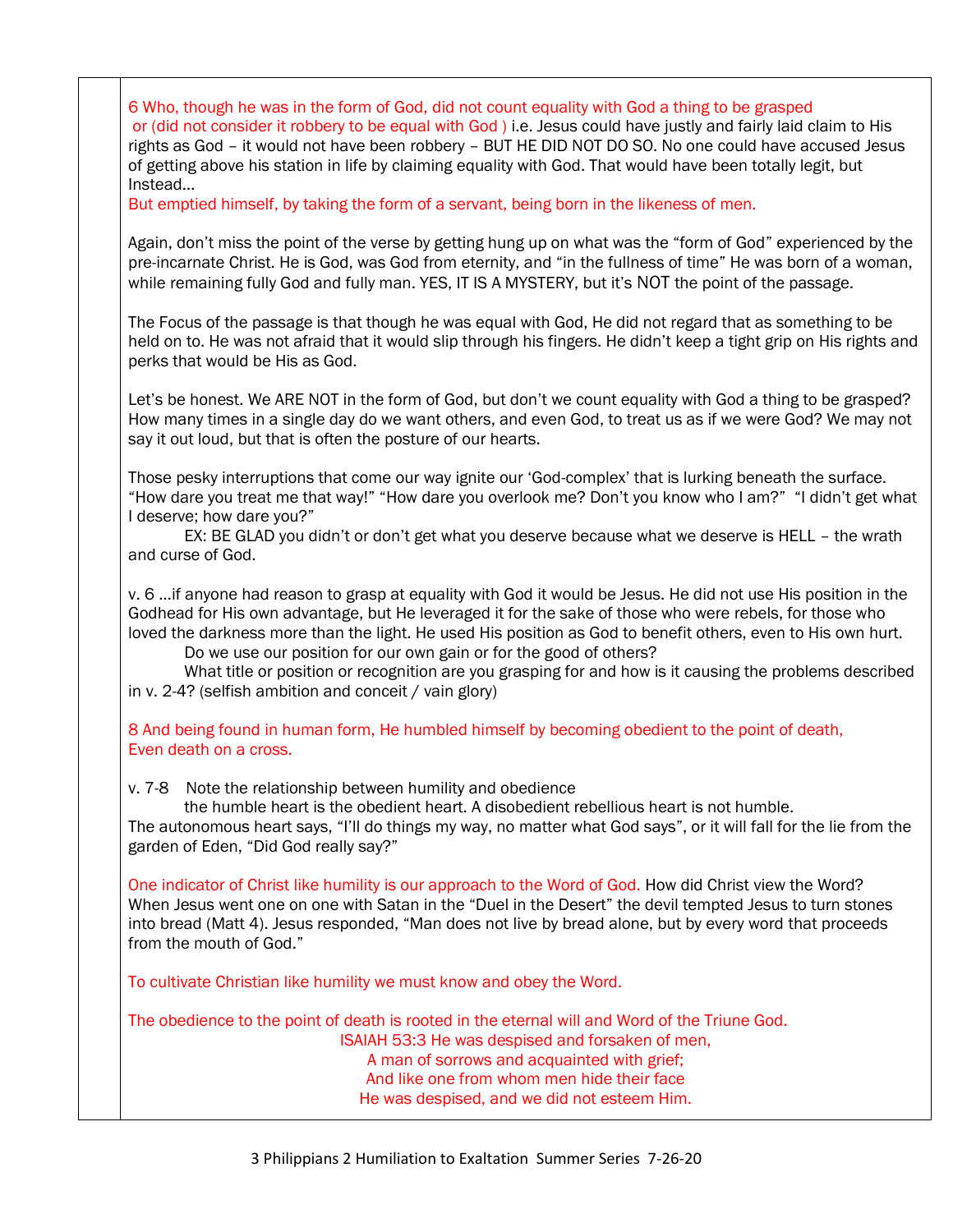## 4 Surely our griefs He Himself bore, And our sorrows He carried; Yet we ourselves esteemed Him stricken, Smitten of God, and afflicted.

Matt 26 Then He \*said to them, "My soul is deeply grieved, to the point of death; remain here and keep watch with Me."

39 And He went a little beyond *them,* and fell on His face and prayed, saying, "My Father, if it is possible, let this cup pass from Me; yet not as I will, but as You will."

ACTS 2: 23 this *Man,* delivered over by the predetermined plan and foreknowledge of God, you nailed to a cross by the hands of godless men and put *Him* to death.

Jesus was born to die, and He knew that he had come to give his life as a ransom for many. Because of His humility, He was exalted… FOR Jesus THE WAY UP WAS DOWN – humiliation to exaltation

9 Therefore God exalted him to the highest place And gave him the name that is above every name, 10 So at the name of Jesus every knee shall bow, In heaven and on earth and under the earth 11 And every tongue acknowledge that Jesus Christ is Lord, To the glory of God the Father.

The phrase "being on the right side of history" has been thrown around a lot in recent years. Well HERE IS WHAT IT LOOKS LIKE... at the name of Jesus every knee shall bow, In heaven and on earth and under the earth 11 And every tongue acknowledge that Jesus Christ is Lord, To the glory of God the Father.

Martin Luther King, Jr., reminded us that "the arc of the moral universe is long, but it bends toward justice." , and this passage shows us that ultimate justice is found before the throne of King Jesus. The only way to love and desire justice is to find salvation in Christ. Apart from Him, justice is a scary reality because justice would bring us the wrath of God.

There is only one king or ruler who deserves and demands total obedience – King Jesus. All others must take a lower place.

WCF SC – Christ as King??

Q. 26. How does Christ execute the office of a king?

A. Christ executes the office of a king, in subduing us to himself, in ruling and defending us, and in restraining and conquering all his and our enemies.

Jesus gets exalted and we get exalted with Him. As beloved children, we are co-heirs- Rom 8:17

How does this king, who is gentle and lowly of heart, deal with us? (Dane Ortlund Gentle and Lowly)

*When Hebrews 5:2 says that Jesus "can deal gently with the ignorant and the wayward," the point is that Jesus deals gently and only gently with all sinners who come to him, irrespective of their particular offense and just how heinous it is. What elicits tenderness from Jesus is not the severity of the sin but whether the sinner comes to him. Whatever our offense, if we come to Him by faith he deals gently with*  us. If we never come to him, we will experience a judgment so fierce it will be like a double-edged sword *coming out of his mouth at us (Rev. 1:16; 2:12; 19:15, 21).*

King Jesus is building His kingdom, even if it doesn't look like it. He will always have a remnant and it isn't based on race or nationality. Christ is bringing in His elect and His kingdom will not fail.

This leads us to the invitation to COME TO THE TABLE - This is where God meets us to strengthen our hearts in the Gospel.